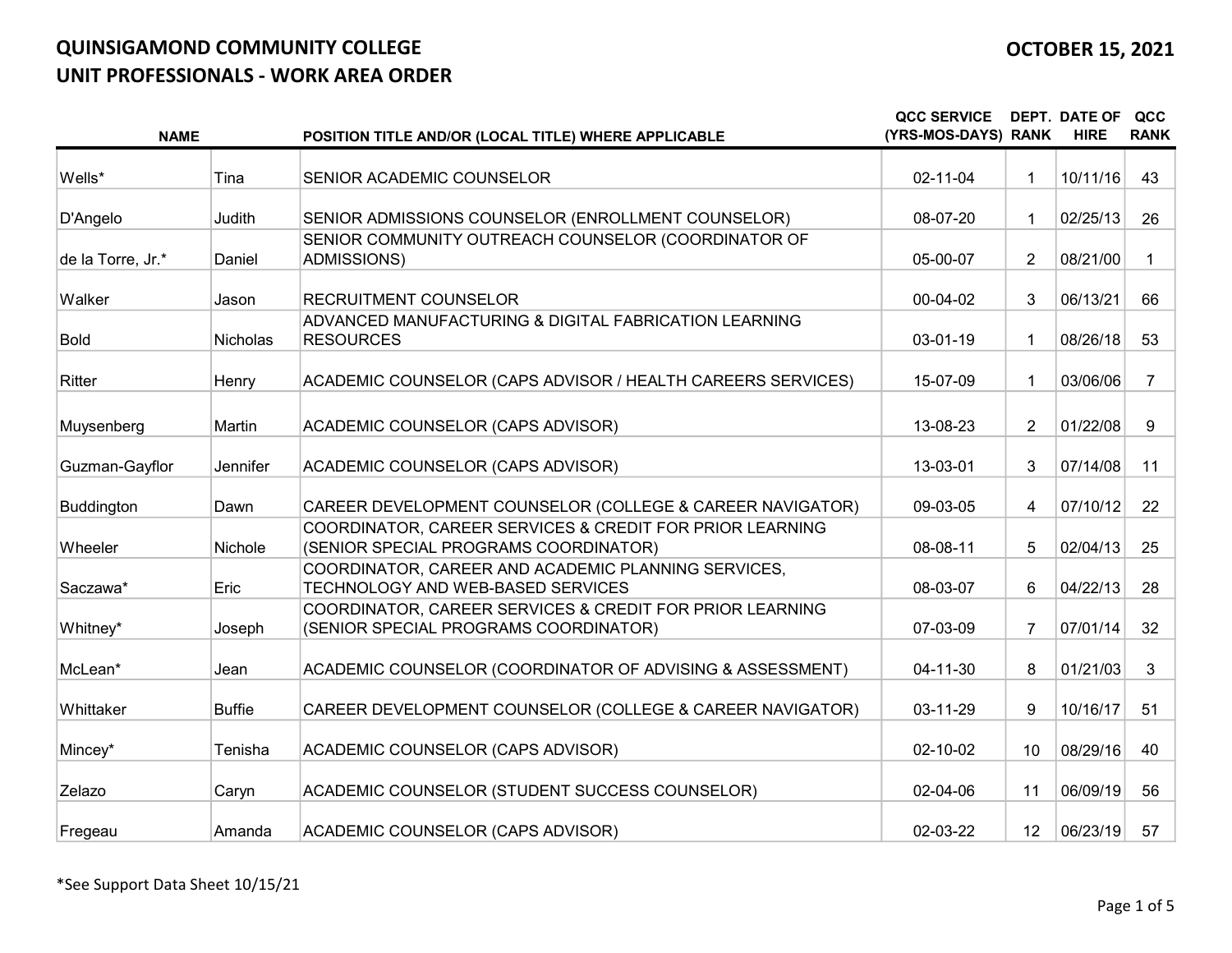|                | <b>NAME</b> | POSITION TITLE AND/OR (LOCAL TITLE) WHERE APPLICABLE                                              | <b>QCC SERVICE</b><br>(YRS-MOS-DAYS) RANK |                | <b>DEPT. DATE OF</b><br><b>HIRE</b> | QCC<br><b>RANK</b> |
|----------------|-------------|---------------------------------------------------------------------------------------------------|-------------------------------------------|----------------|-------------------------------------|--------------------|
| Fama           | Patrick     | ACADEMIC COUNSELOR (STUDENT SUCCESS COUNSELOR)                                                    | $02 - 00 - 16$                            | 13             | 09/29/19                            | 59                 |
| Monterroso     | John        | ACADEMIC COUNSELOR (STUDENT SUCCESS COUNSELOR)                                                    | $01 - 11 - 05$                            | 14             | 11/10/19                            | 60                 |
| Bogue*         | Caitlin     | ACADEMIC COUNSELOR (STUDENT SUCCESS COUNSELOR)                                                    | 01-08-25                                  | 15             | 11/10/19                            | 60                 |
| Aboagye*       | Benedicta   | ACADEMIC COUNSELOR (STUDENT SUCCESS COUNSELOR)                                                    | $01-07-17$                                | 16             | 11/10/19                            | 60                 |
| Nagle          | Anila       | ACADEMIC COUNSELOR (STUDENT SUCCESS COUNSELOR)                                                    | $01-05-19$                                | 17             | 04/26/20                            | 62                 |
| Duong          | Dara        | SR. COMMUNITY/OUTREACH COUNSELOR (ACADEMIC COACH: SUCCESS<br>SCHOLARS)                            | 00-02-27                                  | 18             | 07/18/21                            | 68                 |
| Lesniewski     | Jane        | SR. COMMUNITY/OUTREACH COUNSELOR (ACADEMIC COACH: SUCCESS<br><b>SCHOLARS)</b>                     | 00-02-27                                  | 18             | 07/18/21                            | 68                 |
| <b>Booker</b>  | Dana        | ACADEMIC COORDINATOR (SUCCESS SCHOLARS COORDINATOR)                                               | $00-02-14$                                | 19             | 08/01/21                            | 69                 |
| Goranson       | Gemma       | ACADEMIC COUNSELOR (STUDENT SUCCESS GENERALIST)                                                   | 00-02-06                                  | 20             | 08/08/21                            | 70                 |
| Mitchell       | John        | ASSESSMENT OFFICER (ASSESSMENT SPECIALIST)                                                        | 11-05-25                                  | 1              | 04/20/10                            | 16                 |
| Zayas          | Julio       | SPECIAL PROGRAM COORDINATOR (REENTRY PROGRAM COORDINATOR)                                         | $01 - 10 - 14$                            | 1.             | 12/01/19                            | 61                 |
| Johnson        | Raymond     | COORDINATOR OF LEARNING RESOURCES (COMPUTER SYSTEMS<br>ENGINEERING TECHNOLOGY LABORATORY MANAGER) | 10-01-03                                  | 1.             | 09/12/11                            | 19                 |
| Ficorilli*     | Sheryl      | DENTAL CLINICAL & FACILITIES OPERATIONS MANAGER                                                   | 07-01-22                                  | 1.             | 08/18/14                            | 33                 |
| Panetta        | Ann         | COORDINATOR OF DISABILITY SERVICES                                                                | 13-01-20                                  | 1.             | 08/25/08                            | 12                 |
| <b>Strouth</b> | Tamara      | <b>COORDINATOR OF DISABILITY SERVICES</b>                                                         | 10-00-04                                  | $\overline{2}$ | 10/11/11                            | 20                 |
| Shore          | Anne        | <b>COORDINATOR OF DISABILITY SERVICES</b>                                                         | 08-00-15                                  | 3              | 09/30/13                            | 29                 |
| Kitka          | Mikaela     | <b>COORDINATOR OF DISABILITY SERVICES</b>                                                         | 00-03-18                                  | 4              | 06/27/21                            | 67                 |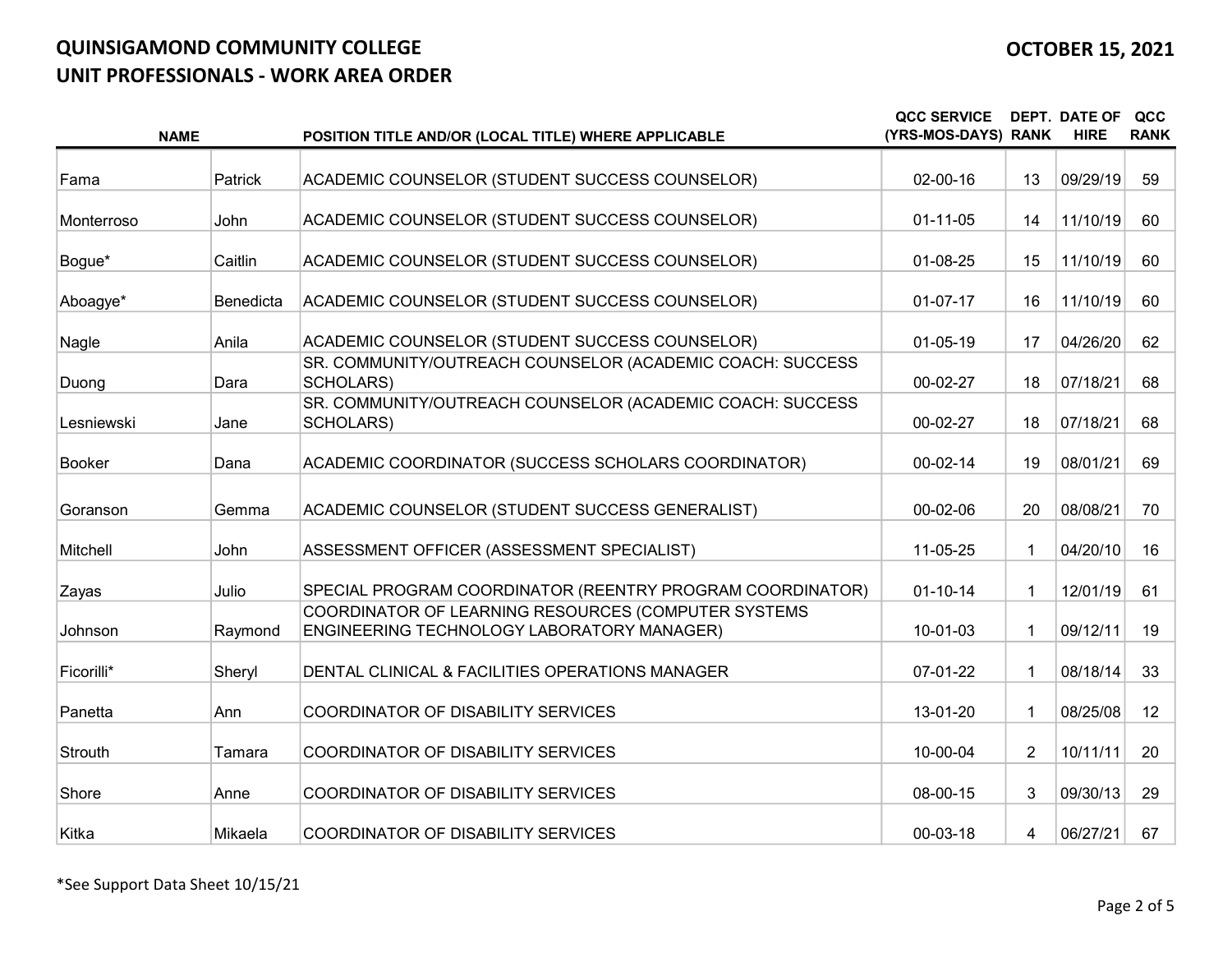| <b>NAME</b>       |                           | POSITION TITLE AND/OR (LOCAL TITLE) WHERE APPLICABLE                | <b>QCC SERVICE</b><br>(YRS-MOS-DAYS) RANK |                | <b>DEPT. DATE OF</b><br><b>HIRE</b> | QCC<br><b>RANK</b> |
|-------------------|---------------------------|---------------------------------------------------------------------|-------------------------------------------|----------------|-------------------------------------|--------------------|
| Arrell*           | Jill                      | LEAD TEACHER/EARLY CHILDHOOD EDUCATION LAB SCHOOL                   | 11-02-26                                  | $\mathbf 1$    | 07/15/09                            | 13                 |
|                   |                           |                                                                     |                                           |                |                                     |                    |
| DeAdder*          | Daniele                   | TEACHER/EARLY CHILDHOOD EDUCATION LAB SCHOOL                        | 11-02-00                                  | $\overline{2}$ | 08/17/09                            | 14                 |
| Roache*           | Erin                      | LEAD TEACHER/EARLY CHILDHOOD EDUCATION LAB SCHOOL                   | 06-05-13                                  | 3              | 05/05/14                            | 31                 |
| Giumentaro*       | Jessica                   | TEACHER/EARLY CHILDHOOD EDUCATION LAB SCHOOL                        | 03-01-05                                  | 4              | 12/02/18                            | 54                 |
| Kupec             | Andrew                    | SPECIAL PROGRAMS COORDINATOR (HS TO COLLEGE LINKAGES<br>SPECIALIST) | 02-07-26                                  | $\mathbf{1}$   | 02/19/19                            | 55                 |
| <b>Brownstein</b> | Rebecca                   | SENIOR ENROLLMENT COUNSELOR (SENIOR ACADEMIC COUNSELOR)             | 11-04-28                                  | $\mathbf 1$    | 05/17/10                            | 17                 |
| Merchant          | Tracy                     | ENROLLMENT COUNSELOR (SENIOR ADMISSIONS COUNSELOR)                  | 04-01-04                                  | $\overline{2}$ | 09/11/17                            | 50                 |
| Rivas*            | Eduardo                   | ENROLLMENT COUNSELOR (ADMISSIONS COUNSELOR)                         | 02-04-29                                  | 3              | 08/19/18                            | 52                 |
| Won               | Sangyun<br><b>Brandon</b> | <b>ENROLLMENT COUNSELOR</b>                                         | 00-04-14                                  | 4              | 06/01/21                            | 64                 |
| Lincoln           | James                     | ENROLLMENT COUNSELOR (STUDENT SUCCESS GENERALIST)                   | $00 - 02 - 14$                            | 5              | 08/01/21                            | 69                 |
| Cyr               | Rebeccah                  | SENIOR FINANCIAL AID COUNSELOR                                      | 11-07-29                                  | $\mathbf{1}$   | 02/16/10                            | 15                 |
| Leonard           | Kirstie                   | SENIOR FINANCIAL AID COUNSELOR                                      | 06-10-00                                  | $\overline{2}$ | 12/15/14                            | 34                 |
| Kurland*          | Jason                     | SENIOR FINANCIAL AID COUNSELOR                                      | 06-06-30                                  | 3              | 05/27/08                            | 10                 |
| Laurie*           | Caitlin                   | SENIOR FINANCIAL AID COUNSELOR                                      | 04-06-29                                  | 4              | 06/04/12                            | 21                 |
| Nolan             | Michelle                  | SENIOR FINANCIAL AID COUNSELOR                                      | 04-02-28                                  | 5              | 07/17/17                            | 48                 |
| Lawson*           | Amy                       | SENIOR FINANCIAL AID COUNSELOR                                      | 03-05-24                                  | 6              | 07/17/17                            | 48                 |
| Kurland*          | Jason                     | FINANCIAL AID ASSISTANT                                             | 02-01-09                                  | $\overline{7}$ | 05/27/08                            | 10 <sup>°</sup>    |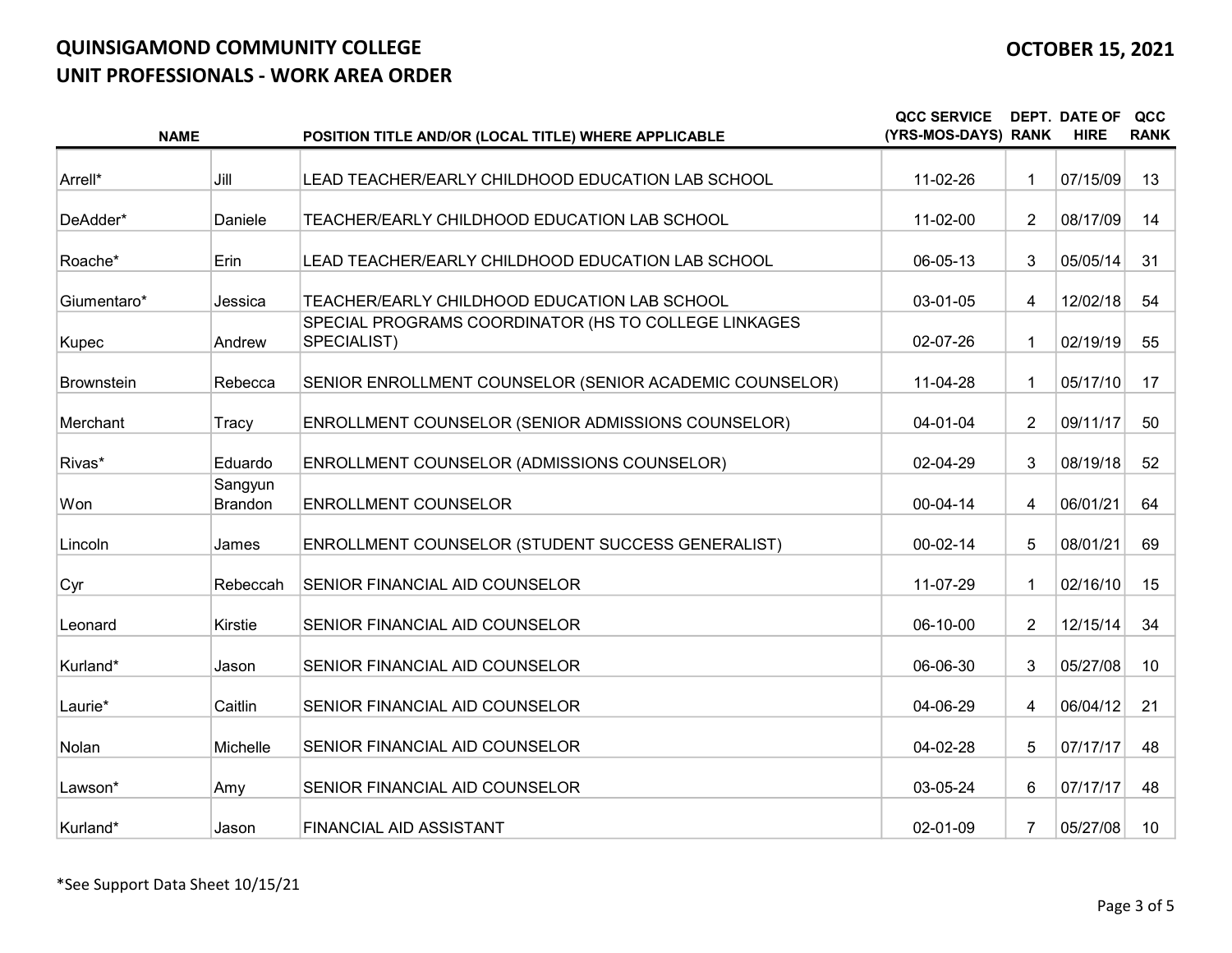| <b>NAME</b>       |           | POSITION TITLE AND/OR (LOCAL TITLE) WHERE APPLICABLE                                              | <b>QCC SERVICE</b><br>(YRS-MOS-DAYS) RANK |                | <b>DEPT. DATE OF</b><br><b>HIRE</b> | QCC<br><b>RANK</b> |
|-------------------|-----------|---------------------------------------------------------------------------------------------------|-------------------------------------------|----------------|-------------------------------------|--------------------|
|                   |           |                                                                                                   |                                           |                |                                     |                    |
| Crespo            | Cebelis   | FINANCIAL AID COUNSELOR                                                                           | 00-04-09                                  | 8              | 06/06/21                            | 65                 |
| Aboagye*          | Benedicta | FINANCIAL AID COUNSELOR                                                                           | 00-03-18                                  | 9              | 11/10/19                            | 60                 |
| Henson            |           | Christopher SENIOR FINANCIAL AID COUNSELOR                                                        | $00 - 00 - 12$                            | 10             | 10/03/21                            | 71                 |
| Perez             | Carlos    | SENIOR FINANCIAL AID COUNSELOR                                                                    | 00-00-12                                  | 10             | 10/03/21                            | 71                 |
| Daigneault*       | Kirsten   | SPECIAL PROGRAMS COORDINATOR (COORDINATOR OF FUTURE FOCUS<br>PROGRAM)                             | 11-01-28                                  | 1              | 07/01/04                            | 5                  |
| Vongphakdy        | Gilmarie  | COORDINATOR OF FUTURE FOCUS PROGRAM                                                               | 05-09-09                                  | $\overline{2}$ | 01/06/16                            | 38                 |
| Glazer            | Jenna     | SENIOR GATEWAY OUTREACH COUNSELOR (SENIOR<br>COMMUNITY/OUTREACH COUNSELOR)                        | 09-02-28                                  | $\mathbf 1$    | 07/17/12                            | 23                 |
| Sullivan          | Matthew   | HRM PROGRAM FOOD SERVICE LAB SITE SUPERVISOR (SENIOR STAFF<br>ASSISTANT)                          | 08-05-29                                  | 1              | 04/16/13                            | 27                 |
| King              | Rebecca   | SENIOR STAFF ASSISTANT (HRM PROGRAM FOOD SERVICE LAB SITE<br>SUPERVISOR)                          | 05-09-11                                  | $\overline{2}$ | 01/04/16                            | 37                 |
| Giacobbe          | Maureen   | COORDINATOR OF INSTRUCTIONAL TECHNOLOGY & ASSESSMENT<br>(COORDINATOR OF INSTRUCTIONAL TECHNOLOGY) | 04-04-01                                  | $\mathbf 1$    | 06/14/17                            | 46                 |
| Dempsey-O'Connell | Pamela    | COORDINATOR OF INSTRUCTIONAL TECHNOLOGY & ASSESSMENT<br>(COORDINATOR OF INSTRUCTIONAL TECHNOLOGY) | 04-03-05                                  | $\overline{2}$ | 07/10/17                            | 47                 |
| Mincey*           | Tenisha   | COORDINATOR OF INSTRUCTIONAL TECHNOLOGY & ASSESSMENT<br>(COORDINATOR OF INSTRUCTIONAL TECHNOLOGY) | 02-03-14                                  | 3              | 08/29/16                            | 40                 |
| Mello             | Nathaniel | LEARNING MANAGER, INTERACTIVE MEDIA DESIGN                                                        | 05-03-10                                  | $\mathbf 1$    | 07/05/16                            | 39                 |
| Dellasanta        | Nicole    | LEARNING MANAGER, GENERAL ACADEMIC AREAS (COORDINATOR<br><b>LEARNING RESOURCES)</b>               | 04-08-22                                  | $\overline{2}$ | 01/23/17                            | 44                 |
| Cross             | Denise    | COORDINATOR OF LIBRARY SERVICES (COORDINATOR OF LIBRARY<br>TECHNICAL SERVICES & SYSTEMS)          | 18-11-01                                  | $\mathbf{1}$   | 11/14/02                            | $\overline{2}$     |
| Stevenson         | Michael   | COORDINATOR OF LIBRARY SERVICES (COORDINATOR OF LIBRARY<br><b>COLLECTION DEVELOPMENT)</b>         | 18-04-26                                  | $\overline{2}$ | 05/19/03                            | 4                  |
| Swan              | Tiger     | COORDINATOR OF LIBRARY SERVICES (COORDINATOR OF LIBRARY<br>REFERENCE AND INSTRUCTION)             | 07-09-02                                  | 3              | 01/13/14                            | 30                 |